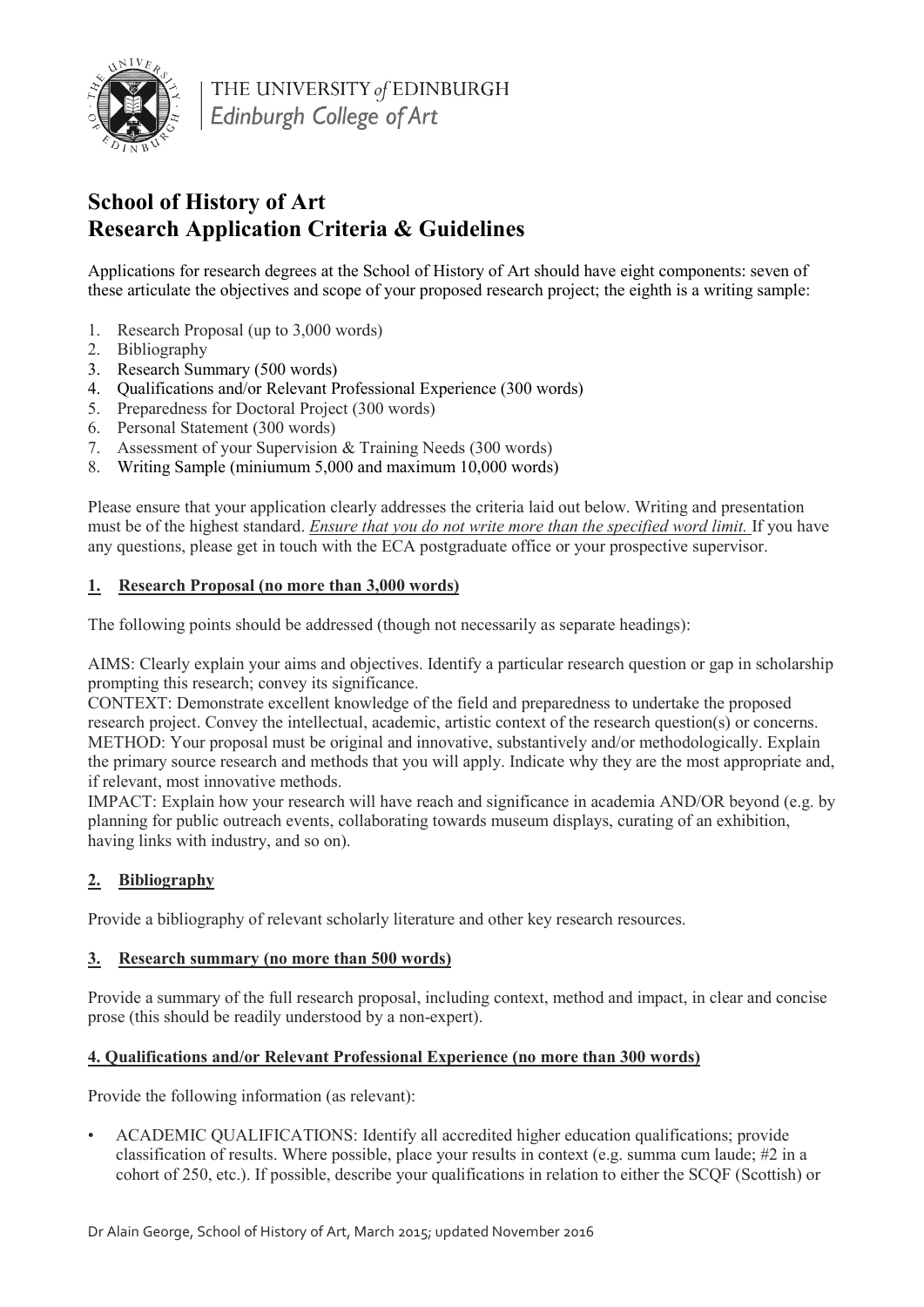ECTS (European) qualification credit frameworks. If you are currently a student then provide your Semester 1 results in the form of an academic transcript or signed and stamped academic reference.

- RELEVANT PRIZES & AWARDS: Identify all prizes and awards. Again, please place these in context. (e.g. international award, local bursary, etc.) Do not include *irrelevant* prizes or awards.
- RELEVANT PROFESSIONAL EXPERIENCE: Please contextualise this in relation to your proposed research. Provide strong evidence of independent research thinking and of high quality research output. Do not include *irrelevant* work experience.

#### **5. Preparedness for Doctoral Project (no more than 300 words)**

Building on the previous section, evidence how you are prepared to undertake your proposed research project, in at least one of the following areas:

- (a) Previous study
- (b) Relevant professional experience
- (c) Professional development

### **6. Personal Statement (no more than 300 words)**

Your personal statement must demonstrate awareness of the benefits, expectations and potential for engagement with the considerable research resources of:

- (a) The School of History of Art (wherein you will be based)
- (b) Edinburgh College of Art and The University of Edinburgh
- (c) The Scottish Graduate School for the Arts & Humanities (SGSAH www.sgsah.ac.uk)
- (d) Our relevant non-academic partners and supporters
- (e) Other appropriate research resources in or beyond Scotland.

NB: The Personal Statement *is not* an autobiography.

## **7. Assessment of your Supervision & Training Needs (no more than 300 words)**

There are three components to this section, a) Self-Assessment b) Institutional Assessment c) Identification of Supervisory Team

a) Self-Assessment: All research students need training, as the PhD is an ongoing process. You must provide a frank and realistic account of the training you will need and the academic supervision you will require. If relevant, please explain if you require particular technical support (e.g. learning a language). If you have already completed a formal research training programme, please mention this here.

b) Institutional Assessment: You must clearly address how *we* can provide *you* with the best possible support available in terms of research training and research opportunities by making reference to the most apposite resources and opportunities offered by:

- The University of Edinburgh and its non-academic partners (UoE)
- Our partners in The Scottish Graduate School for the Arts & Humanities consortium and its nonacademic supporters (SGSAH [www.sgsah.ac.uk\)](http://www.sgsah.ac.uk/)
- Other training resources or opportunities specific or unique to Scotland.

#### Checklist:

Investigate the resources of UoE and the SGSAH to determine how your proposal fits with and contributes to relevant: